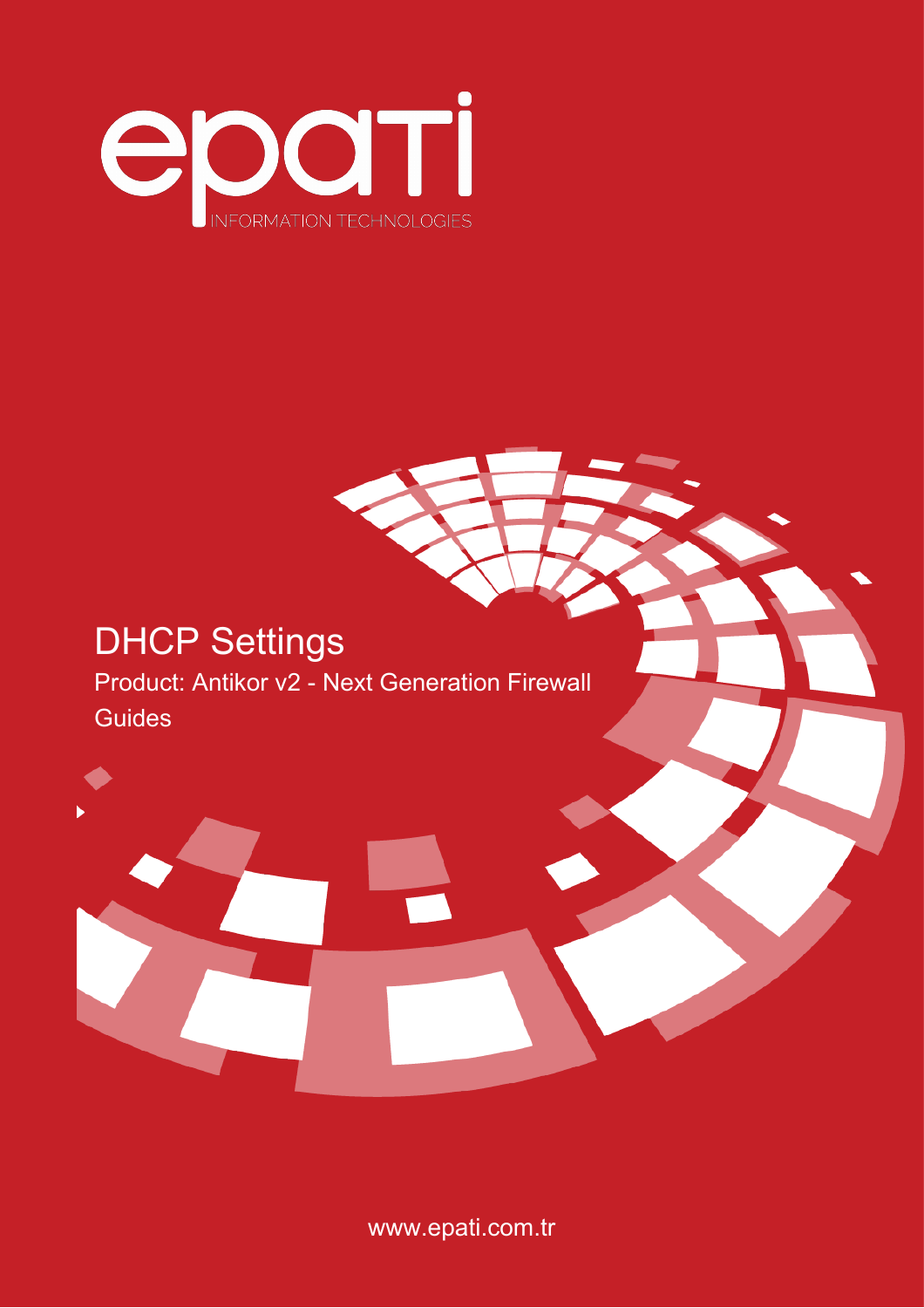



The DHCP settings used in the system are entered here. Lease time and DHCP options are created in this section. Specific options for the DHCP server can also be defined. Different VLANs can be defined for different DNS. It will suffice to add definitions to VLAN-based options.

#### **Lease Time**

| <b>DHCP Settings</b>                               |                        |                           |                       |                                        |                       |                                      |                                                                                                            | $\mathcal{O}_2$             |
|----------------------------------------------------|------------------------|---------------------------|-----------------------|----------------------------------------|-----------------------|--------------------------------------|------------------------------------------------------------------------------------------------------------|-----------------------------|
| Lease Time                                         | 1 Day(s)               | $\mathbf{v}$              | <b>E</b> Save         |                                        |                       |                                      |                                                                                                            |                             |
| <b>User Defined Options</b>                        | <b>General Options</b> | <b>VLAN Options</b>       | <b>Client Options</b> |                                        |                       |                                      |                                                                                                            |                             |
|                                                    |                        |                           |                       |                                        |                       |                                      | $\mathcal C$ Reload                                                                                        | $+$ Add                     |
| PDF<br>CSV<br><b>XLS</b>                           |                        |                           |                       |                                        | <b>⊞</b> Show/Hide ▼  | Records Per Page                     | $\mathsf{OK}% _{\mathsf{CL}}\times\mathsf{CK}_{\mathsf{CL}}^{\mathsf{CL}}(\mathsf{CL})$<br><b>T</b> Filter | Reset Filter                |
| Sequence No                                        | ↓ Option Name          | $\ \cdot\ $ Code          | I Protocol            | I Data Type                            | I Description         | I Transactions                       |                                                                                                            |                             |
| $\circ$                                            | <b>VOIPVLAN</b>        | 153                       | DHCPv4                | Text                                   | Voip VLAN             | <b>T</b> Delete<br>$\mathbb{Z}$ Edit | $+$ $+$                                                                                                    |                             |
|                                                    |                        |                           |                       | $\kappa=\epsilon-1\rightarrow -\infty$ |                       |                                      |                                                                                                            |                             |
| <b>User Define Options</b><br><b>DHCP Settings</b> |                        |                           |                       |                                        |                       |                                      |                                                                                                            | $\mathcal{L}_{\mathcal{A}}$ |
|                                                    |                        |                           |                       |                                        |                       |                                      |                                                                                                            |                             |
| Lease Time                                         | 1 Day(s)               | $\boldsymbol{\mathrm{v}}$ | <b>B</b> Save         |                                        |                       |                                      |                                                                                                            |                             |
| <b>User Defined Options</b>                        | <b>General Options</b> | <b>VLAN Options</b>       | <b>Client Options</b> |                                        |                       |                                      |                                                                                                            |                             |
|                                                    |                        |                           |                       |                                        |                       |                                      | $\mathcal C$ Reload                                                                                        | $+$ Add                     |
|                                                    |                        |                           |                       |                                        | <b>EB</b> Show/Hide ▼ | Records Per Page                     | OK<br><b>T</b> Filter                                                                                      |                             |
| <b>CSV</b><br>PDF<br>XLS:                          |                        |                           |                       |                                        |                       |                                      |                                                                                                            | Reset Filter                |
| Sequence No                                        | ↓ Option Name          | I Code                    | IT Protocol           | I Data Type                            | I Description         | I Transactions                       |                                                                                                            |                             |
| $\mathbb O$                                        | <b>VOIPVLAN</b>        | 153                       | DHCPv4                | Text                                   | Voip VLAN             | <b>T</b> Delete<br><b>Z</b> Edit     | $+$                                                                                                        |                             |

Set time period that will lapse for a DHCP re-request.

**User Defined Options New Record**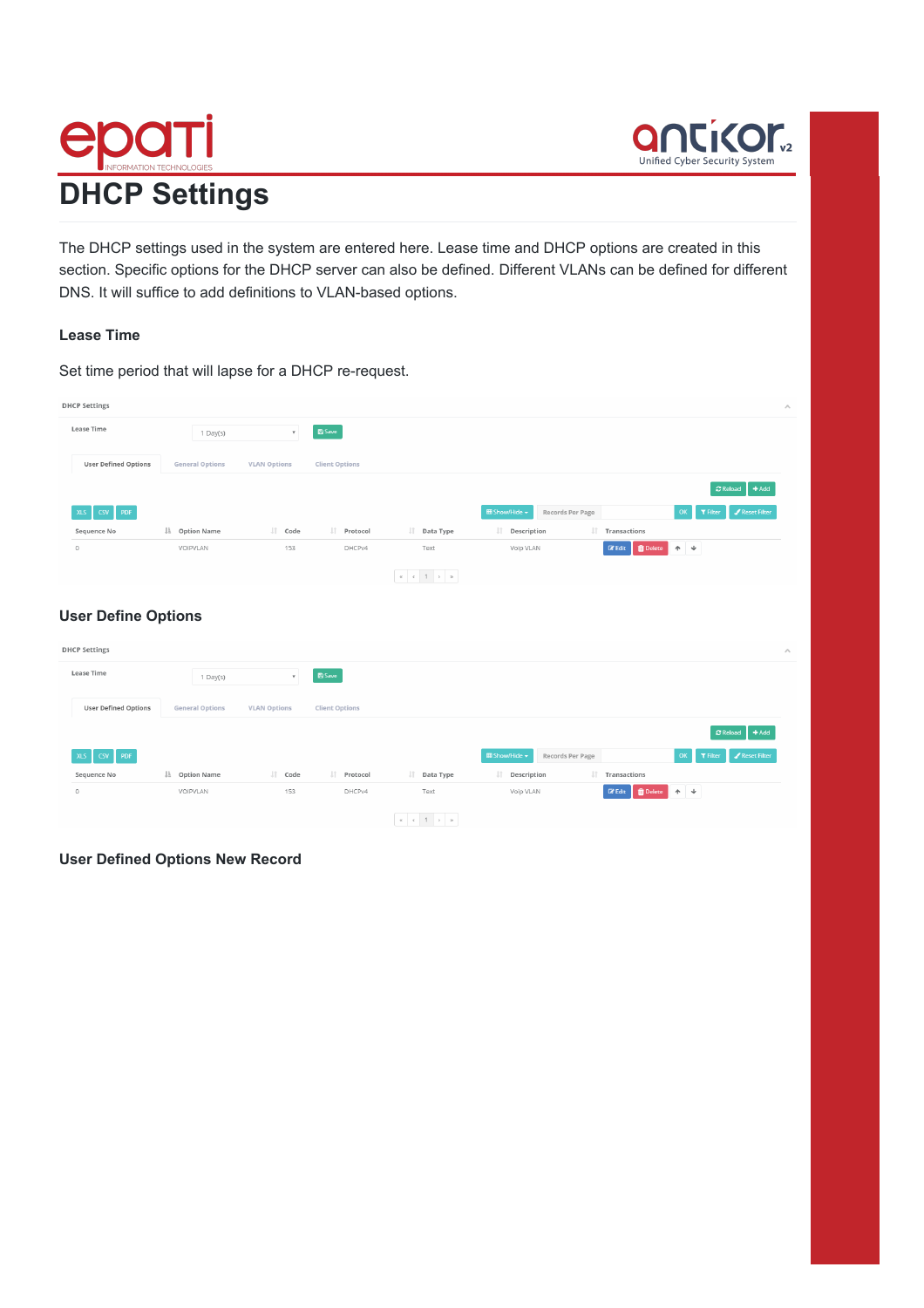| <b>Option Name</b> |                                                                                                             |   |     |
|--------------------|-------------------------------------------------------------------------------------------------------------|---|-----|
| Code               |                                                                                                             |   |     |
| Protocol           | DHCPv4 DHCPv6                                                                                               |   |     |
| <b>Data Type</b>   | True / False                                                                                                | v |     |
| <b>Description</b> | True / False<br>Domain Name<br>8 bit Positive Integer<br>16 Bit Positive Integer<br>32 Bit Positive Integer |   |     |
| 153                | <b>IPv4 Address</b><br><b>IPv6 Address</b><br>Text<br>Hexadecimal                                           |   | ave |
|                    | IPv4 Address Array<br>IPv6 Address Array                                                                    |   |     |
| EIEI N             | <b>DECCOIDTION</b>                                                                                          |   |     |

| FIFLD       | <b>DESCRIPTION</b>                     |
|-------------|----------------------------------------|
| Option Name | Enter name for option definition.      |
| Code        | Enter code for option.                 |
| Protocol    | Choose either IPv4 or IPv6<br>address. |
| Data Type   | Choose data type.                      |
| Description | Enter description.                     |

#### **General Options**

I

| <b>DHCP Settings</b>        |                                               |                       |                                                                                                                                                                                                                                                                                                                                                                                     |                          | s                                  |
|-----------------------------|-----------------------------------------------|-----------------------|-------------------------------------------------------------------------------------------------------------------------------------------------------------------------------------------------------------------------------------------------------------------------------------------------------------------------------------------------------------------------------------|--------------------------|------------------------------------|
| Lease Time                  | 1 Day(s)                                      | <b>E</b> Save         |                                                                                                                                                                                                                                                                                                                                                                                     |                          |                                    |
| <b>User Defined Options</b> | <b>General Options</b><br><b>VLAN Options</b> | <b>Client Options</b> |                                                                                                                                                                                                                                                                                                                                                                                     |                          |                                    |
|                             |                                               |                       |                                                                                                                                                                                                                                                                                                                                                                                     |                          | $\bigcirc$ Reload + Add            |
| XLS CSV PDF                 |                                               |                       | ■ Show/Hide <del>v</del>                                                                                                                                                                                                                                                                                                                                                            | Records Per Page         | OK <b>T</b> Filter<br>Reset Filter |
| Status<br>$\#$              | Li Option                                     | I Value               | Jî.<br>Description                                                                                                                                                                                                                                                                                                                                                                  | $\ \cdot\ $ Transactions |                                    |
|                             |                                               |                       | $\begin{array}{ c c c c c c c } \hline \begin{array}{ c c c c c c } \hline \begin{array}{ c c c c c } \hline \begin{array}{ c c c c c } \hline \begin{array}{ c c c c c } \hline \begin{array}{ c c c c c } \hline \begin{array}{ c c c c c } \hline \begin{array}{ c c c c c } \hline \begin{array}{ c c c c c } \hline \begin{array}{ c c c c c } \hline \begin{array}{ c c c c $ |                          | Go                                 |

**General Options New Record**

 $\times$ 

ŋ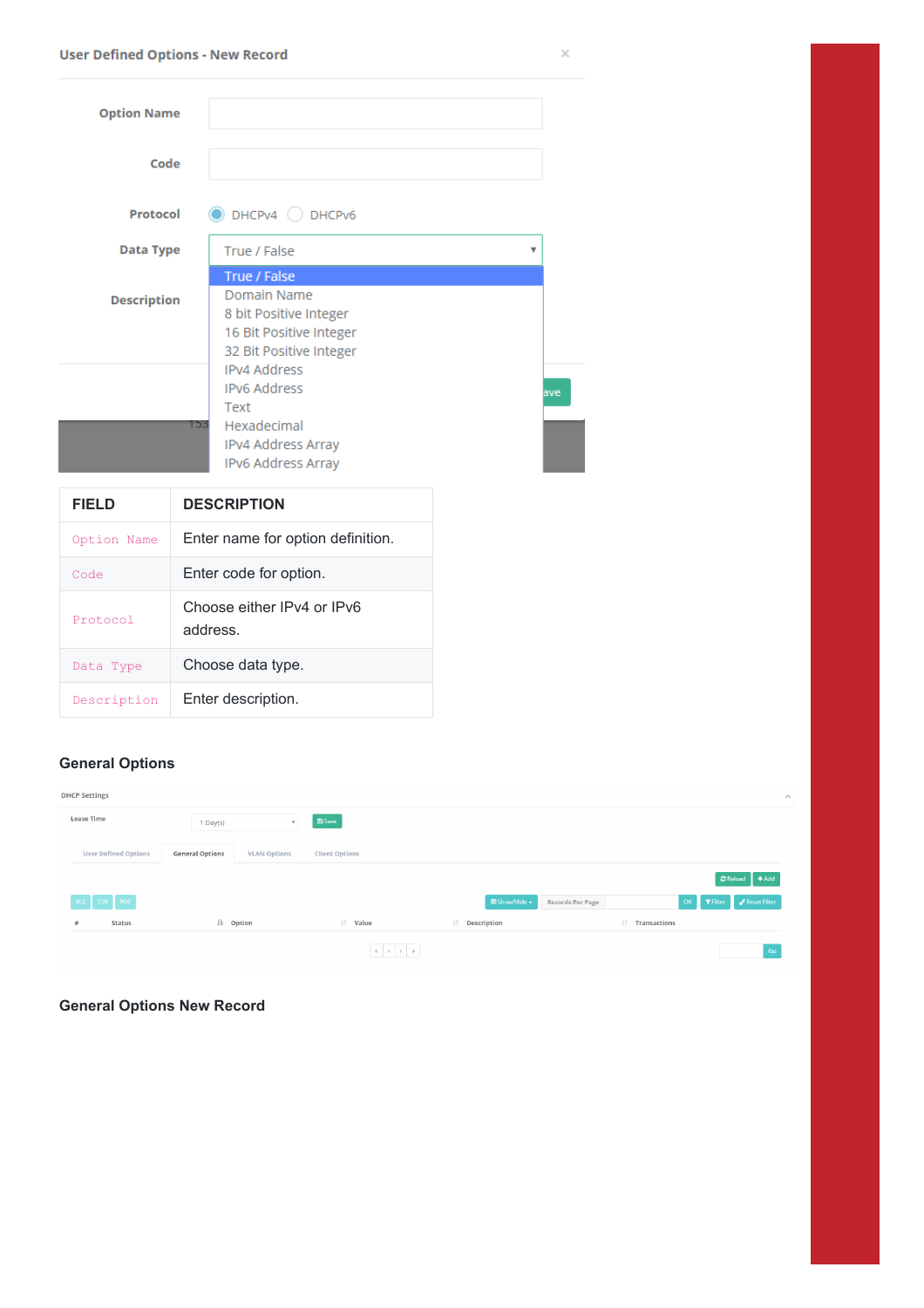| <b>Status</b>      | Active                |
|--------------------|-----------------------|
| <b>Option</b>      | <b>Voip VLAN</b><br>v |
| <b>Option Type</b> | Standart              |
| Value              |                       |
| <b>Description</b> |                       |
|                    |                       |

O Cancel **B** Save

| <b>FIELD</b> | <b>DESCRIPTION</b>                            |
|--------------|-----------------------------------------------|
| Status       | Choose either active or passive as<br>status. |
| Option       | Choose option.                                |
| Option Type  | Standard                                      |
| Value        | Enter value for option.                       |
| Description  | Enter description.                            |

## **VLAN Options**

| <b>DHCP Settings</b>        |                        |                     |                       |                                    |                          |                  |                       | $\mathcal{A}$                      |
|-----------------------------|------------------------|---------------------|-----------------------|------------------------------------|--------------------------|------------------|-----------------------|------------------------------------|
| Lease Time                  | 1 Day(s)               |                     | <b>E</b> Save         |                                    |                          |                  |                       |                                    |
| <b>User Defined Options</b> | <b>General Options</b> | <b>VLAN Options</b> | <b>Client Options</b> |                                    |                          |                  |                       |                                    |
|                             |                        |                     |                       |                                    |                          |                  |                       | CReload + Add                      |
| XLS CSV PDF                 |                        |                     |                       |                                    | ■ Show/Hide <del>v</del> | Records Per Page | OK<br><b>T</b> Filter | $\blacktriangleright$ Reset Filter |
| Status<br>#                 | ↓ Network              |                     | I Option              | 圹<br>Value                         | I Description            |                  | Jî<br>Transactions    |                                    |
|                             |                        |                     |                       | $\kappa=\epsilon \rightarrow -\pi$ |                          |                  |                       | Go                                 |

**VLAN Options New Record**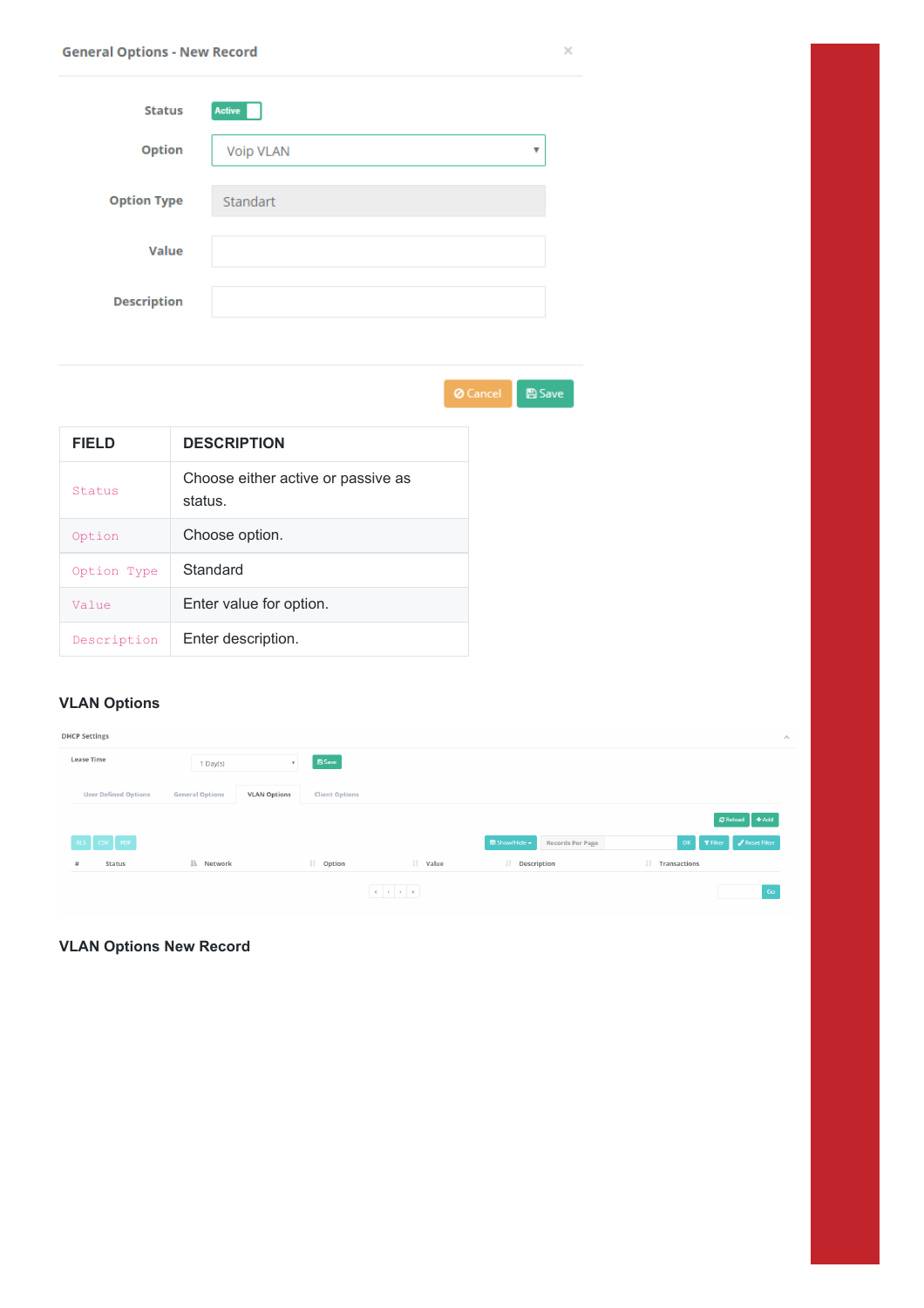| <b>Status</b>      | Active                                      |
|--------------------|---------------------------------------------|
| <b>Option</b>      | ARP Cache Timeout (seconds)<br>$\checkmark$ |
| <b>Option Type</b> | Standart                                    |
| Value              |                                             |
| <b>Network</b>     | Select Network<br>$\overline{\phantom{a}}$  |
| <b>Description</b> |                                             |



| <b>FIELD</b> | <b>DESCRIPTION</b>                                   |
|--------------|------------------------------------------------------|
| Status       | Choose either active or passive as status.           |
| Option       | Choose option.                                       |
| Option Type  | Standard                                             |
| Value        | Enter value for option.                              |
| Network      | Enter network information. (WAN, LAN, VLAN,<br>etc.) |
| Description  | Enter description.                                   |

### **Client Options**

| <b>DHCP Settings</b>        |                           |                     |                       |                              |                                                           |                  |                     |                    |                                    |
|-----------------------------|---------------------------|---------------------|-----------------------|------------------------------|-----------------------------------------------------------|------------------|---------------------|--------------------|------------------------------------|
| <b>Lease Time</b>           | 1 Day(s)                  | $\mathbf{v}$        | <b>B</b> Save         |                              |                                                           |                  |                     |                    |                                    |
| <b>User Defined Options</b> | <b>General Options</b>    | <b>VLAN Options</b> | <b>Client Options</b> |                              |                                                           |                  |                     |                    |                                    |
|                             |                           |                     |                       |                              |                                                           |                  |                     |                    | CReload + Add                      |
| XLS CSV PDF                 |                           |                     |                       |                              | $\overline{\mathbf{m}}$ Show/Hide $\overline{\mathbf{v}}$ | Records Per Page |                     | OK <b>T</b> Filter | $\blacktriangleright$ Reset Filter |
| Status<br>#                 | $\mathbb{H}$ .<br>Clients |                     | I Option              | I Value                      | Jî<br>Description                                         |                  | Iî.<br>Transactions |                    |                                    |
|                             |                           |                     |                       | $\alpha = \beta = \beta = n$ |                                                           |                  |                     |                    | $\mathsf{Go}$                      |

**Client Options New Record**